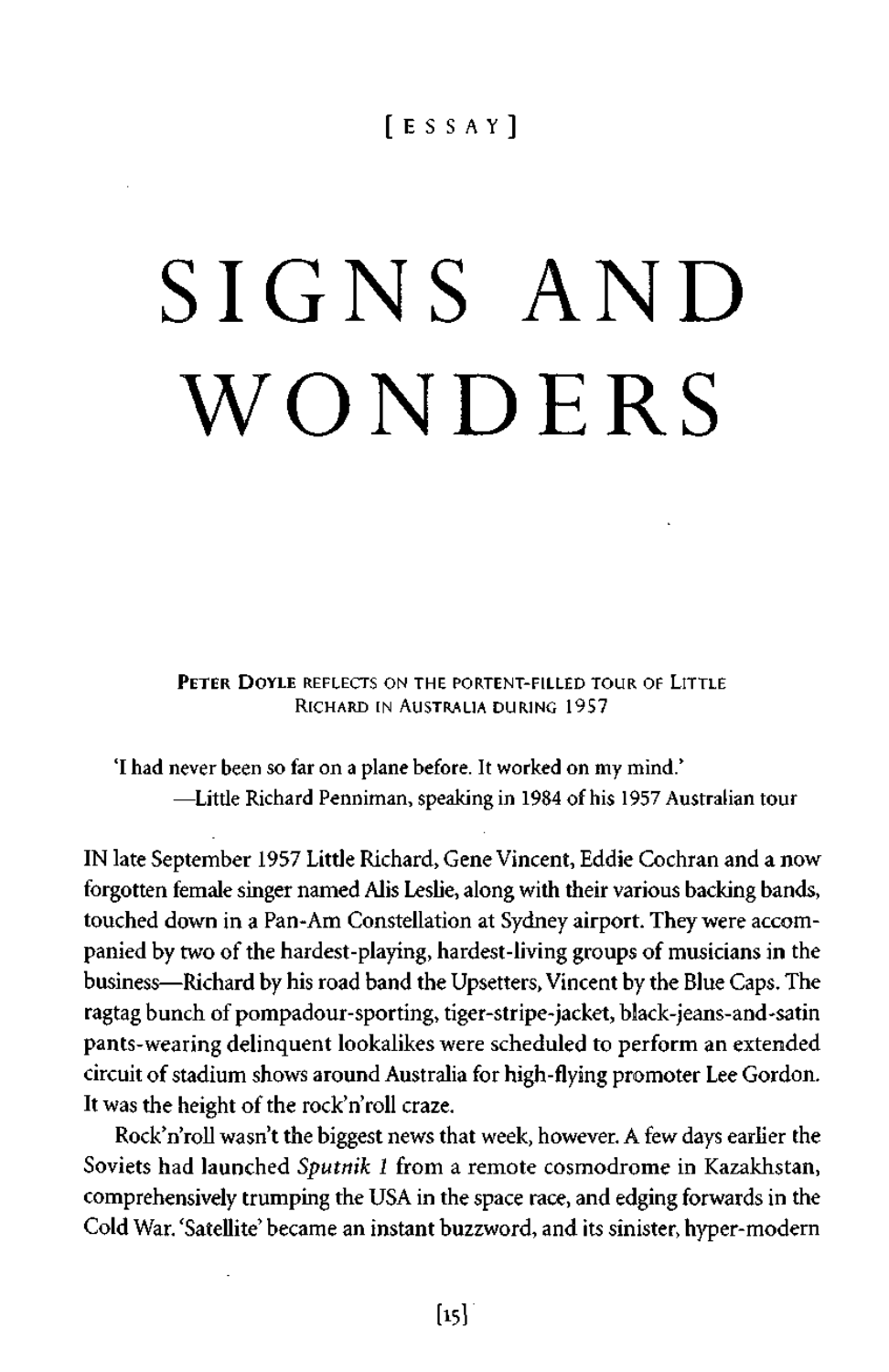shape—like a Second World War ocean mine with antennae—became a trademark of the decade. Even the most dispassionate commentators in the West were freaked by the launch of Sputnik. To people of already overheated fundamentalist religious conviction, the new light in the sky was a clear and unmistakable sign of the imminent end of worldly existence.

A few days into the tour, Sputnik's orbit happened to traverse eastern Australia, and Little Richard, along with millions of astonished Australians, watched it pass overhead. Little Richard was on the verge of burnout after years of touring and partying. But the hard grind had recently paid off, and that year Little Richard was the biggest, loudest, wildest star rock'n'roll had yet produced. They were calling him 'the Black Elvis'. He was married to a stripper named Lee Angel, but his preferences were homosexual and voyeuristic. Life on the rock- 'n'roll road provided many opportunities. Raised in a devout Southern Baptist household, however, he was also chronically guilt stricken. Before leaving for Australia he had been visited by various evangelist friends, including reformed rhythm and blues star Joe Lutcher. Richard had been deeply affected by their testifying. But not quite enough to quit the wild life, not yet.

Australia was the furthest he'd ever been from home, and we can only imagine how strange Australia in 1957 must have seemed to him. The long flight across the Pacific shook him up profoundly—he hallucinated that the plane's engines were on fire but held aloft by golden-haired angels.

So when *Sputnik 1* passed overhead Richard was ready. 'It really shook my mind,' he told his biographer Charles White. 'I got up from the piano and said, "This is it. I'm through. I'm leaving show business to go back to God'". He broke his contract with Gordon and announced that he was quitting rock'n'roll. A few days later he sealed the new arrangements with the Almighty by throwing his jewellery into the Hunter River—or into Sydney Harbour, as he was to make out later in his autobiography.

Ever since rock'n'roll music had broken out in 1954 or 1955, commentators had been predicting its demise. Of course it never really died, but the excitement of the first-wave rock passed, and the pop rock'n'roll that replaced it was a relatively denatured, normalised commodity. Years later, rock historians would look back and try to pinpoint the death of first-wave rock'n'roll. There would be nearly as many such moments as writers: Buddy Holly's plane crash, Elvis's induction into the army, Jerry Lee Lewis's disgrace in London (after it was revealed that he was bigamously married to his thirteen-year-old cousin), Chuck Berry's imprisonment on vice charges and the payola scandals are a few. But Little Richard's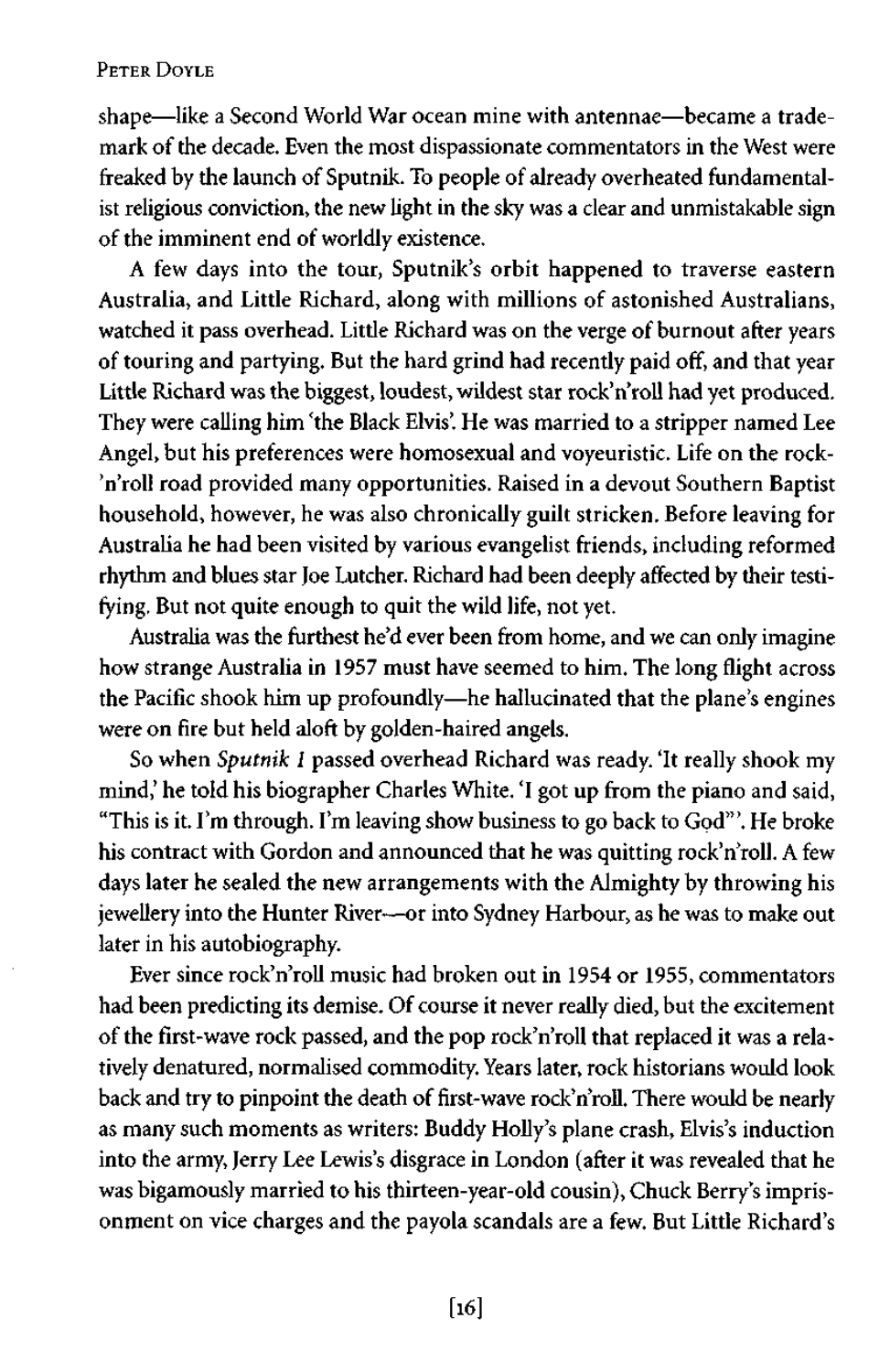encounter with the apocalypse here in Australia was the first. All the others came later. Rock'n'roll died in Australia.

The story of rock'n'roll's breakout from the chitlin circuits, juke joints and dance-halls of the US South to the broader USA and to the world beyond has been told mainly by British and US writers. By their account, rock'n'roll is born in the USA and travels to England, causes upset, riot, shock and delight. 'The world' encounters rock'n'roll first in England and then Europe. According to this history Australia gets rock'n'roll—as it later would rhythm and blues and beat music—as a hand-me-down of Brit pop culture. Various 'corollaries' go with this account, such as the assertion that Australian delinquent youth culture, the 'bodgies' and 'widgies', were a local adaptation of the British 'Teddy Boys'.

In fact, rock'n'roll tours generally moved westwards from North America across the Pacific to Australia and then on to Europe and England. Australia was usually the first port of call. Bill Haley and the Comets' riotous tour of England in 1957 is often cited as a landmark moment in rock history—the first tour outside the USA of an explicitly *rock'n'roll* act. Yet Haley and the Comets visited Australia before that tour, in January 1957, as headliners on Lee Gordon's first rock'n'roll 'Big Show'. They were supported by rhythm and blues legends Big Joe Turner and La Verne Baker, smooth doowoppers, the Platters, and Freddie Bell and the Bellboys. The show was a great financial and popular success. Over the next four years Chuck Berry, Jerry Lee Lewis, the Everly Brothers, Buddy Holly, Duane Eddy, Johnny and the Hurricanes, Santo and Johnny, Johnny Cash, Bobby Day, Lloyd Price and various now forgotten one-hit-wonders all toured Australia.

The Little Richard show of late 1957 was Lee Gordon's second rock'n'roll promotion, and was of an entirely different order to the Haley tour. Little Richard's was probably the most excessive act to make it to the top level of popular entertainment till that time—on a different planet from that of Haley and even Joe Turner, wilder by far than Elvis Presley's. He sang unabashedly carnal songs with a Pentecostal intensity. He sported a high pompadour haircut, wore make-up and jewellery, and was uncompromisingly queer (even though in the 1950s that was never mentioned publicly). His road band the Upsetters were probably the toughest saxophone and guitar combination of the day—when there were many tough acts. Gene Vincent was a greasy-haired, pockmarked former seaman from North Carolina, who with his band the Bluecaps looked like they'd sauntered straight off the cover of a juvenile delinquency exploitation paperback. His guttural, echo-laden vocals, stinging rockabilly guitar accompaniment and the generally raucous hi-jinks from the band made his records a particular object of hatred with the old-school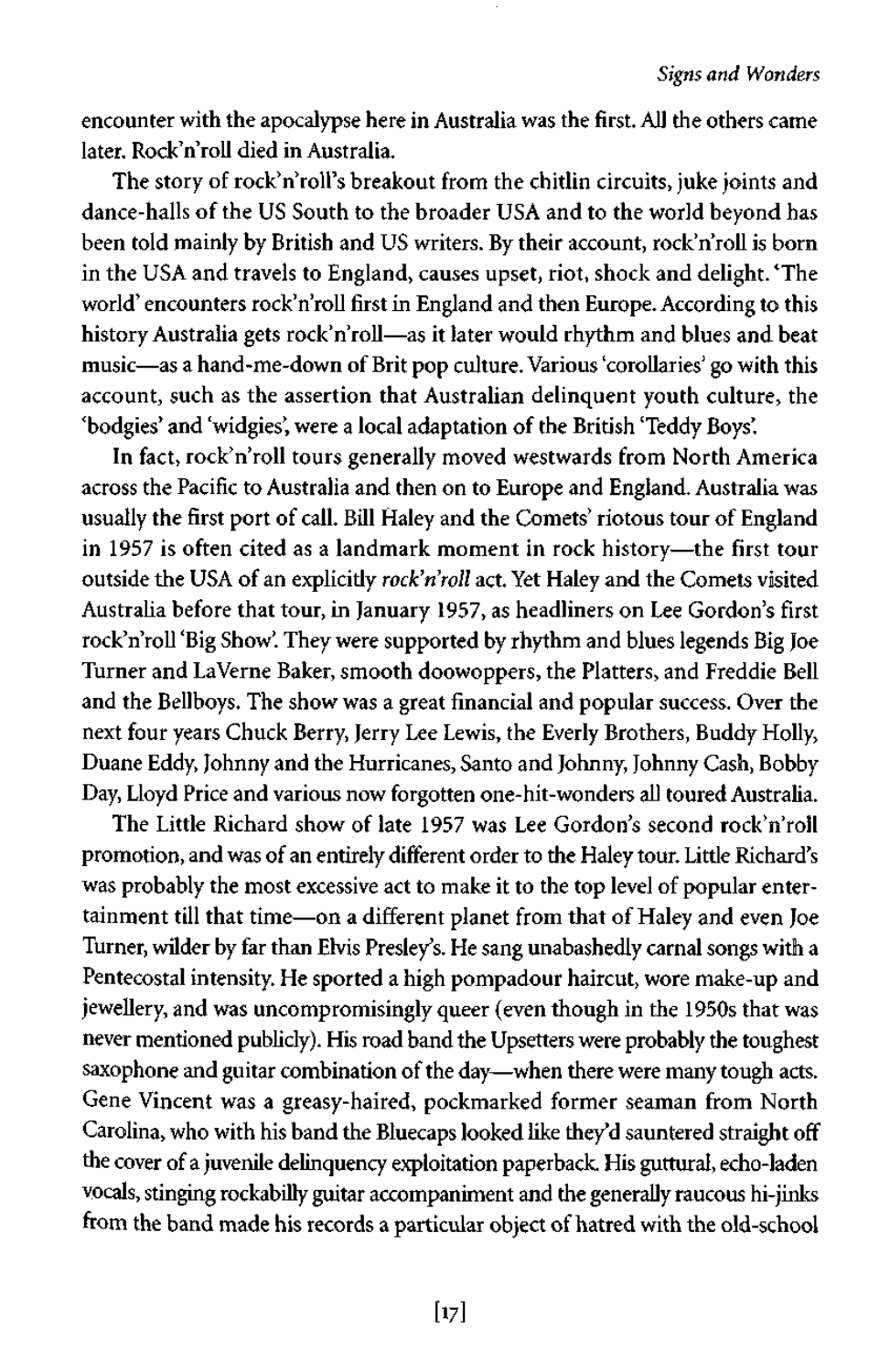l,

music industry types. Eddie Cochran was still a relative unknown, but before he died in a car crash two years later he was to become perhaps rock'n'roll's first studio auteur, and as a composer of youth-culture anthems was second only to Chuck Berry. It was the dream assembly of early rock'n'roll stars.

By 1957 rock'n'roll had been around just long enough for everyone to have heard of it, but not long enough for it to have been pinned down, packaged, polished and made predictable. The facade of niceness had also faded, and rock- 'n'roll was now showing the world what it was really about. So, here in Australia, in October, with *Sputnik 1* beeping overhead, Little Richard in extremis, young Gene Vincent and his boys on a wild bender, and with hundreds of thousands of Australian teenagers converging as though summoned by secret signals, it was a month of portents and otherworldly visitation.

YOU would expect Little Richard to be all over the newspapers of the day. Not so. The tour was run on the cheap, and by modern standards the promotion bordered on the non-existent (a few small ads in the entertainment sections of the paper, at best). There was nothing much in the local music press, which generally reflected the tastes and interests of the broader constituency of professional musicians—still a strong occupational group in the 1950s. They generally despised rock'n'roll (although they were frequently fanatical jazz lovers). There *were* a few reports of the shows in big-city and small-town newspapers, and they make fascinating reading. They tell of tens of thousands of young people turning out for every rock'n'roll session, of which there were sometimes four a day. Nearly everywhere the tour was attended by an air of wild celebration, turning frequendy into violent excess. The reporters' attention was taken up by the audiences as much as by the visitors.

To the Australian commercial media, entertainment and theatrical establishments of 1957, rock'n'roll, its performers and its devotees were unspeakably weird. There was little conception of *any* sort of 'youth culture' beyond the decade-old tabloid discourse surrounding the 'bodgie menace'. Local radio hadn't yet switched to Top 40 programming, and theatrical promoters, dance-band leaders, dance-hall proprietors, publishers and television broadcasters were still a couple of years off *focusing on* the new youth market. Even the rock'n'roll clothes were difficult to source—more often than not, the punters had to modify their own sports coats, shirts, skirts and blouses.

In his autobiography, Little Richard is vague on details of that tour. He recalls the jewellery going into Sydney Harbour, and he remembers Sputnik as 'a big ball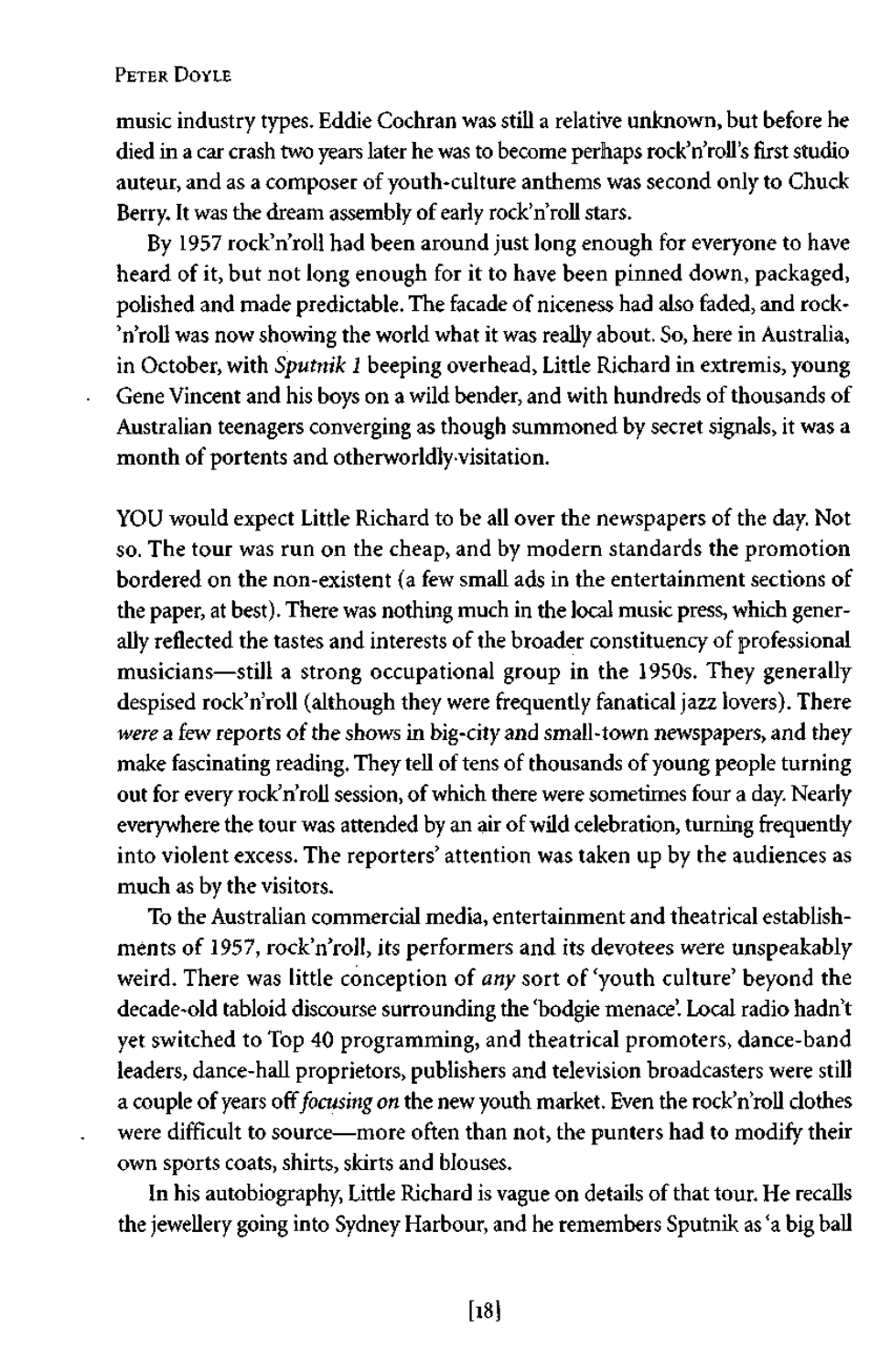of fire ... two or three hundred feet above our heads'. (This author, who was then six years old, remembers a tiny dot moving slowly across the night sky.)

An extraordinary document from that time has come to light, however, in the form of a CD entitled *Rock'n'Roll Radio: Australia 1957* (2001). It features live radio performances by the artists on the Bill Haley tour of January-February, and the Little Richard September-October tour. The recording also features extended on-air interviews of the stars by the charismatic compere Jack Davey.

Davey was the unquestioned king of Australian broadcasting in the 1950s, the best-known and most-liked public figure of his day. He *owned* a certain sector of Australian public life then, in a way that has no modern equivalent. He was a big time bon vivant—an owner of fast cars and luxury yachts, a drinker and gambler, a close associate of both the business elite and elements of the criminal underworld. He was also notorious for his bad debts and a frequenter of illegal gaming houses. Publicly he was quick-witted and raffishly good-natured. Privately he was driven, addicted to alcohol and pain killers, and according to the biography released after his death, written by his personal assistant Lew Wright, he was doing anything up to sixty ampoules of amyl nitrate a day. Not surprisingly, he was subject to wild mood swings. He worked prodigiously, mainly in radio (although he also did the voiceovers for the ubiquitous Movietone newsreels). Typically he broadcast five different programs a week on Sydney's 2GB, each named for a different sponsor (for example, 'The Lux Show', 'The Wool Show', 'The Colgate Show'). Davey was not in any way religious.

In the 1950s Davey and his radio programs provided the most important single point of access to the Australian public, and so tour promoters worked hard to get their acts on one of Davey's programs. On air Davey was genial and quick-witted, and generous in sharing the spotlight. Bob Hope, Nat King Cole, Abbott and Costello all appeared on Davey programs. He was enough of a pro to play the straight man with his guests, setting up their jokes and one-liners, all the while slipping his own selfdeprecating quips into the interstices. It was a shrewd tactic for Australian audiences: he kept himself in the spotlight at all times, and without ever seeming too big-headed about it. But he always remained in control, the absolute mediator between the visiting star and the local crowds. Nat King Cole considered him a stage genius.

Davey was the fifties version of a jet-setter, and he travelled frequently to the USA. When the foreign acts came here, Davey typically played the part of interlocutor, gently offering his audiences background information about the stars, in whose orbit he appeared to move. In turn he would explain local customs to the visiting stars, sometimes with more than a touch of cringe.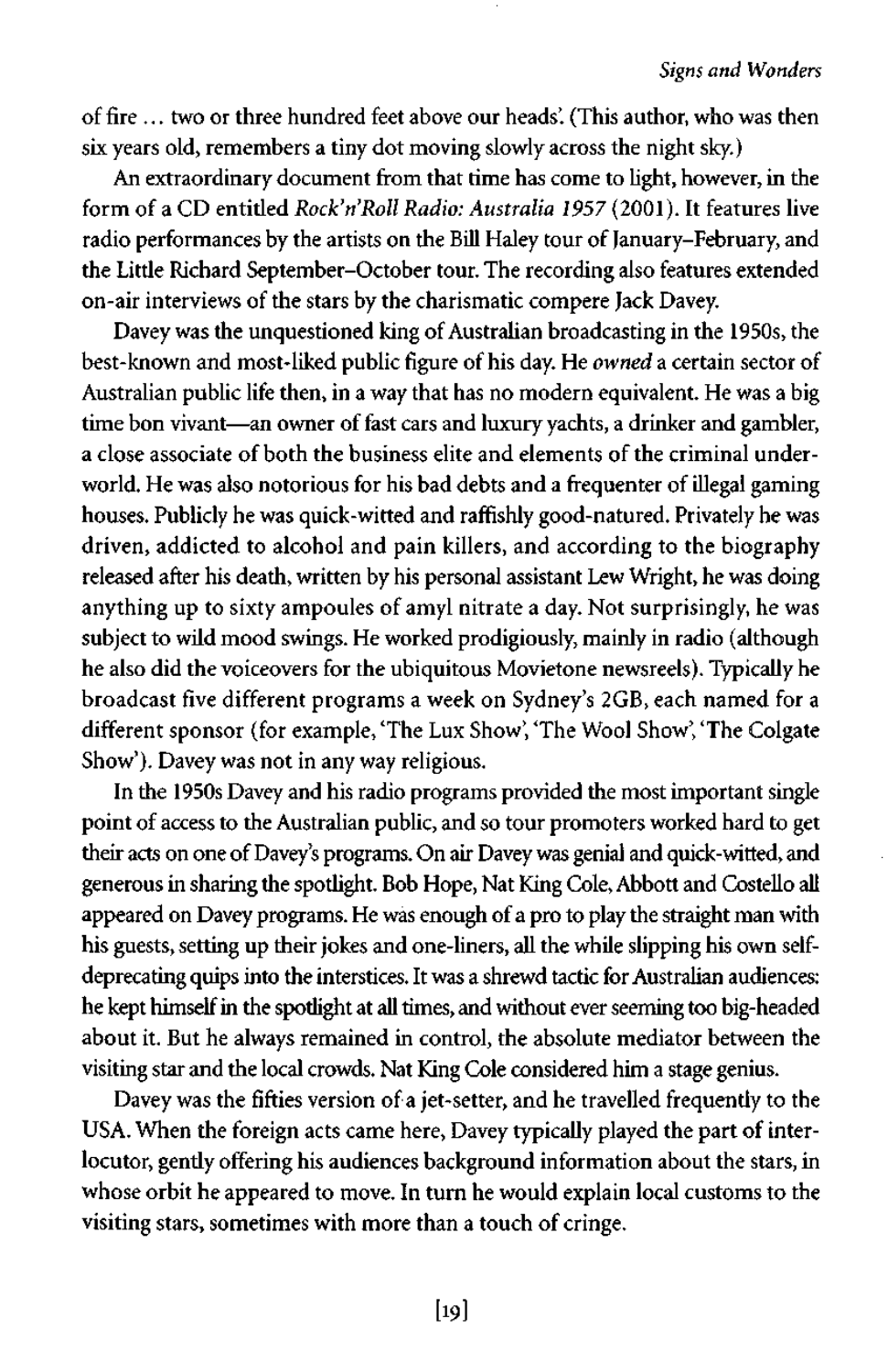In January 1957 Bill Haley and the Comets, the Platters and the Bellboys all appeared on Davey's show. On the CD we hear Davey and Haley having a chummy, six-minute on-air exchange before the performance. Haley, a show biz pro, plays his part perfectly. He says that rock'n'roll is for anyone 'from eight to eighty', and Davey agrees. Davey so approves of Haley-style rock'n'roll, it's as though he, Davey, discovered it. The interview finishes and Davey, in announcing 'Rock around the Clock', tells the audience, 'Relax, let yourself go. That's what you *must* do', like an old-style MC, completely in control of his stage. One point to Davey.

When Little Richard, Gene Vincent and Eddie Cochran perform on the program in October that year the audience is younger, louder and more unruly. Gene Vincent mumbles, hiccups, shouts his way through the lascivious 'Lotta Lovin'. The band's guitar-driven musical texture is abrasive, with none of Haley's nice-guy adult-friendly inclusiveness. This is nasty rock'n'roll, coded for a young audience. Davey commences the interview as the wild applause is dying down. Vincent speaks softly, in the shy-polite-aggressive mode of the Southern white underclasses. He addresses Davey as 'sir', even after Davey explicitly asks him to desist. A rattled Davey adopts a headmasterish tone, but then reverts, with difficulty, to his more usual bonhomie—which sounds false and showbizzy alongside Vincent's downhome authenticity. Strange sounds and yelps start coming from the bandstand, drawing nervous, conspiratorial laughter from Vincent, and excited laughter from the auditorium crowd. Davey hangs on, but only just. When he presents Vincent with the standard gift—a merino wool travelling rug—he is clearly embarrassed by the offering.

The next guest is Little Richard. This is just days after Sputnik has passed overhead, and Richard's conversion has been reported in the *Sydney Morning Herald.* (Richard had agreed to do a few last shows before leaving.) Davey is still a little shaky from the Gene Vincent interview.

It starts well enough though. Richard is polite and friendly, and has none of Gene Vincent's shook-up, white-trash persona. Then it all goes blooey. If there was one cardinal rule of public communication in Australia in the 1950s, it was: never discuss religion. We can feel Davey's despair as his talk with Little Richard suddenly veers into fundamentalist metaphysics.

Jack Davey: *Now tell us something about yourself. You've been in musk a long time?*  Little Richard: *Yes, a lot of years. Wonderful.*  Jack Davey: *We hear so many tales about you.*  [Little Richard and audience laugh good naturedly.] Jack Davey: *Just the nicest things. Now, how true are they? I understand you're leaving*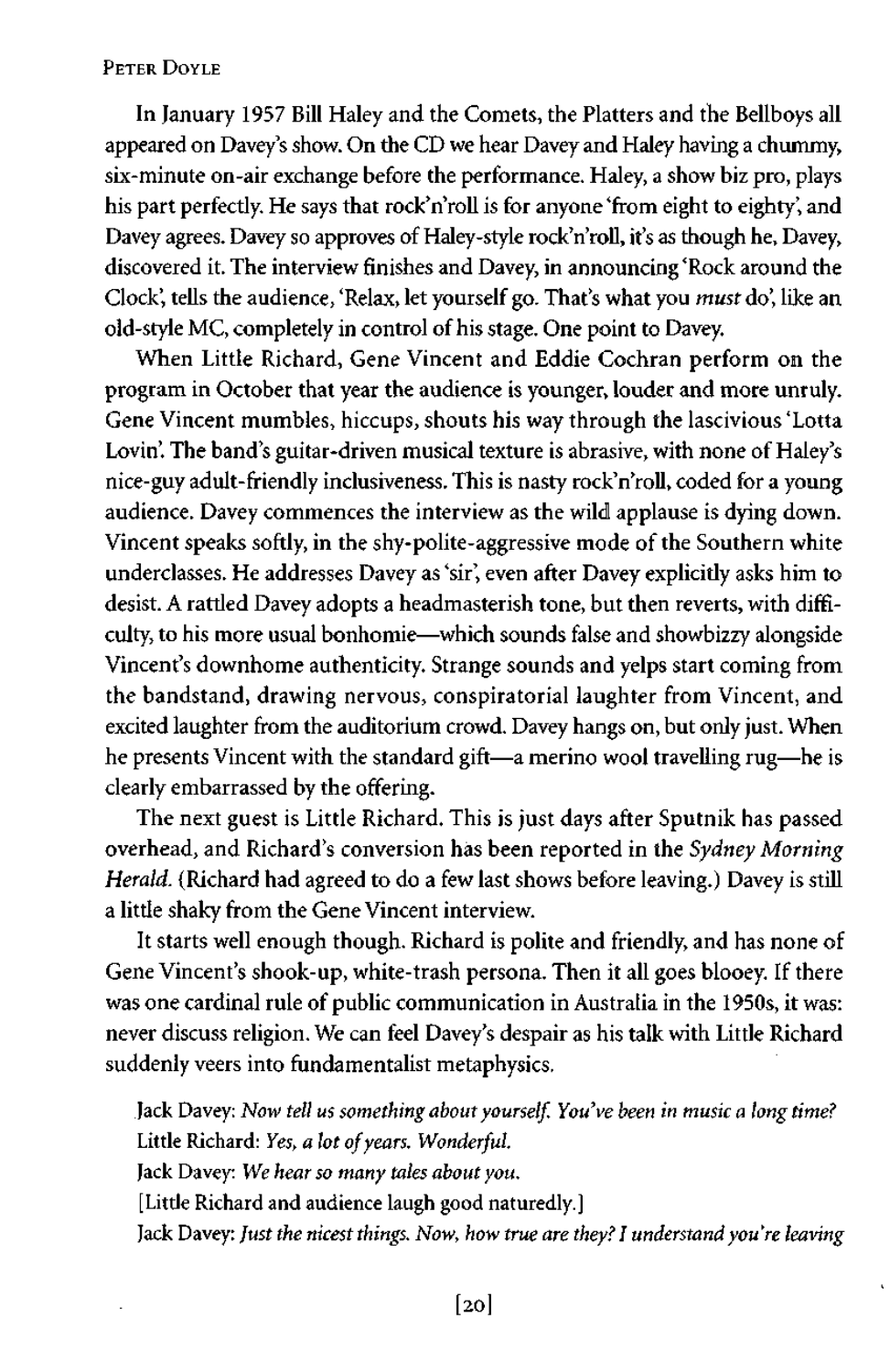*here pretty soon because you're anxious to get back to America.* 

Little Richard: *Yes, I, I'm anxious to get back to America, but I'm, I'm coming out of show business.* 

Jack Davey: *Out of show business?* 

Little Richard: *That's right.* 

Jack Davey: *You're going back for that reason?* 

Little Richard: *That's right, I'm going to be an evangelist.* 

Jack Davey: *An evangelist?* 

Little Richard: *That's right.* 

Jack Davey: *That's, that's ... your heart is set on that, apparently?* 

Little Richard: *Yes, ah ... the reason ...I would like to say this*—*I'm glad that you asked me*— *but the reason I want to come out of show business, you see all these different kind of lights going up in the sky?* 

Jack Davey: *You mean the ...* [some audience laughter]

Little Richard: *Hmm-hmm ...* 

Jack Davey:... *the satellites?* 

Little Richard: *Thaaaaat's right, that's it. And that's a sign that the Lord is coming* ' *soon. And I want to dedicate my life to God.* 

Jack Davey [quietly]: *I see, Little Richard. Well, that, that's a very good thought. It's worried you a little, this?* 

Little Richard: *Ohh,* [absently] *yes.* [Pause] *Duh ... what?* 

Jack Davey: *I say, it's worried you, this satellite?* 

Little Richard: *Oh, no, it don't worry me so much, but I know that if I don't get right, I know that the, the plans that the Lord is gonna put on the world, they're gonna worry me, so I might as well be worried one way or the other. So I'm going back and I'm gonna study so I can help the other people that are doing wrong, [that] way they can be saved too.* 

Jack Davey [nervously]: *Yes, I dare say, I, I really agree with you.* [Brightening] *Music is pretty close to that sort of thing, actually. I suppose you throw so much into your music that it gives you a feeling of goodness. You think it brings good in people?* 

Little Richard: *Yes, I think that the music do a lot of good to the people in one way, but I can't serve the Lord while I'm doing this because He said you either love one or hate the other, you either hold to one or turn loose the other, so I got to get completely from this to dedicate my life directly to God.* 

Jack Davey: [quietly] *Well, that's very nice, and I think so sincere.* 

*[A* deathly hush has descended upon the auditorium.]

The interview finishes and Richard and the Upsetters perform a thoroughly riotous 'Long Tall Sally', to screaming audience acclaim.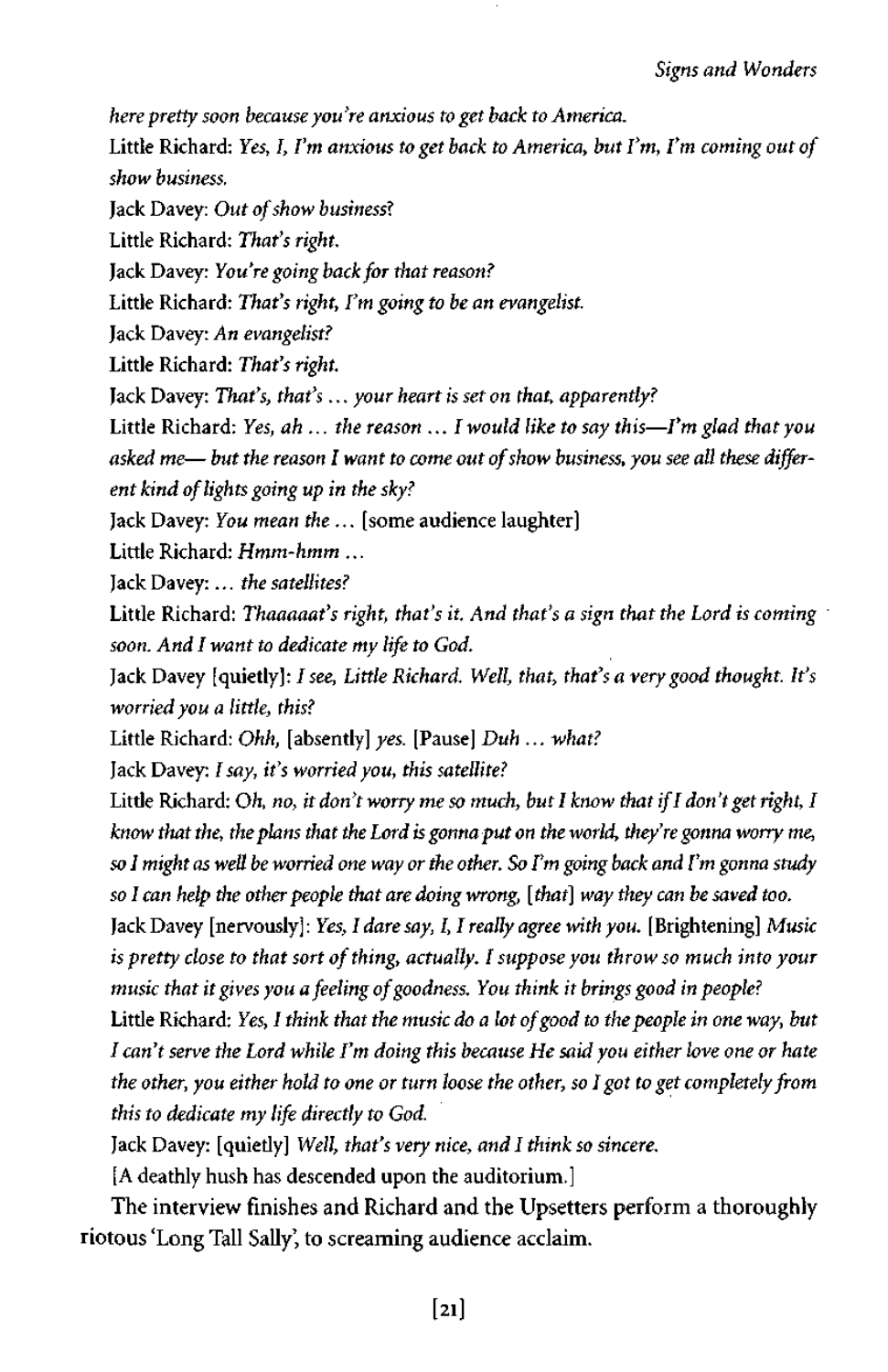THE Little Richard in Australia story is a series of unscripted encounters with weird others. From the performers' Northern Hemisphere perspective, Australia in the 1950s was a little-known continent, reached only via three days of taxing flight. For the straight, square, adult Australia the weird others were both foreign and domestic. Over the next few years, as a subsequent wave of managed and media-friendly stars appeared, the Australian press's reporting of pop-music matters quickly became routine. But Richard's tour was without precedent. Nowadays spiels in the media, on newsgroups, blogs and websites generally reach us well ahead of new music styles, carefully placing them in context. While the writing surrounding the Little Richard Big Show is often inaccurate and naive, there's a degree of agitation and excitement in even the stodgiest press reports, as the writers struggle to describe and appraise the new and unscripted happenings. The papers made much of the concert-goers, their black jeans and red shirts, the loud jackets with their leopard skin and tiger-stripe lapels. And their numbersthousands and thousands of ecstatic, brawling, unruly boys and girls. It was the largest, most strident public manifestation till that moment of a new collective: young consumers. It was the birth of youth as spectacle.

The encounters between the performers and the audiences on the other hand are characterised by delighted mutual recognition and acceptance. Richard, only minutes after performing a mock striptease act, for example, would typically deliver a bible reading. The rowdy stadium audiences greeted these strange moments with accepting quietude.

Then there is the wholly collective encounter with the weird cosmic other all of us in Australia in October 1957, brought together to witness the space-age other, *Sputnik 1,* crawling across the night sky.

Cultural movements identify themselves by mythologising their primal moments and their terminal moments. It takes Christmas *and* Easter. Rock historiography has produced more such moments than nearly any other movement. But there's another moment—the instant just before the amps blow, before the singer flips, before the audience has time for second thoughts, before the dominant culture can quite make sense of what's happening, before anyone has learned to pull their punches, or cover their arses. It's the instant at which all the contradictions are fully expressed and fully co-present. It's unsustainable, but it's also the moment of greatest honesty. Little Richard in Australia, October 1957, in extremis, is that moment.

Yet it happened beyond the reach of most Northern Hemisphere journalists, and so has gone relatively unchronicled. The people who attended the Little